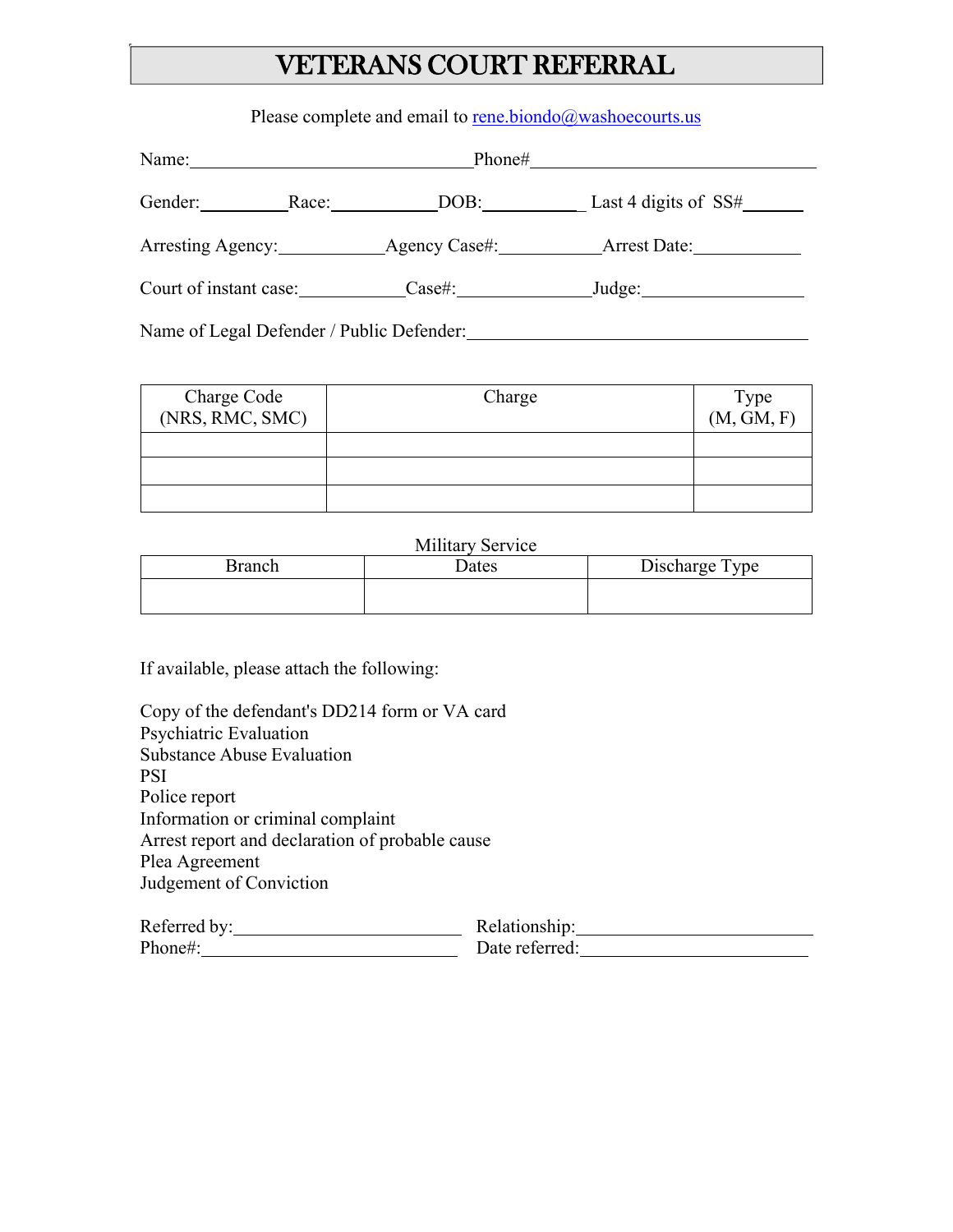## **Nexus Between Military Experience and the Current Crime**

1. Was there a weapon involved in this crime? If so is this a weapon used or trained on while in the military?  $\Box$  yes  $\Box$  no

2. Was there any special training the defendant had while in the military that could relate to the crime?  $\Box$  yes  $\Box$  no If so what?

3. Has the defendant been diagnosed with PTSD?  $\Box$  yes  $\Box$  no

If the individual has not been diagnosed with PTSD check off any of the following symptoms the defendant has experienced:

| $\Box$ Anger and Irritability   | $\Box$ Chronic Pain       | $\Box$ Confusion                |
|---------------------------------|---------------------------|---------------------------------|
| $\Box$ Difficulty Concentrating | $\square$ Dizziness       | $\Box$ Eating Problems          |
| $\Box$ Feeling on Edge          | $\Box$ Flashbacks         | $\Box$ Feelings of Hopelessness |
| $\Box$ Guilt                    | $\Box$ Headaches          | $\Box$ Loss of Interest         |
| $\Box$ Nightmares               | $\Box$ Reckless Behavior  | $\Box$ Relationship Problems    |
| $\Box$ Social Withdrawal        | $\Box$ Stress and Anxiety | $\Box$ Trouble Sleeping         |
|                                 |                           |                                 |

4. Has the defendant been diagnosed with any other mental health issues? If so what?

5. Does the defendant have drug or alcohol issues? If so, what were the life pressures happening at the time substance abuse started? \_\_\_\_\_\_\_\_\_\_\_\_\_\_\_\_\_\_\_\_\_\_\_\_\_\_\_\_\_\_\_\_\_\_

6. Did this crime involve substance abuse?  $\Box$  yes  $\Box$  no

7. Has the defendant utilized any of the following treatment classes since leaving the military?

□ Substance Abuse □ Domestic Violence □ Anger Management

8. Has the defendant had any adjustment to civilian life problems? If so, explain:

9. Did the defendant serve in a combat zone?  $\Box$  yes $\Box$  no

10. Is there any other information the Veterans Court should consider when trying to establish a nexus between military experience and the current crime?

and the state of the state of the state of the state of the state of the state of the state of the state of the